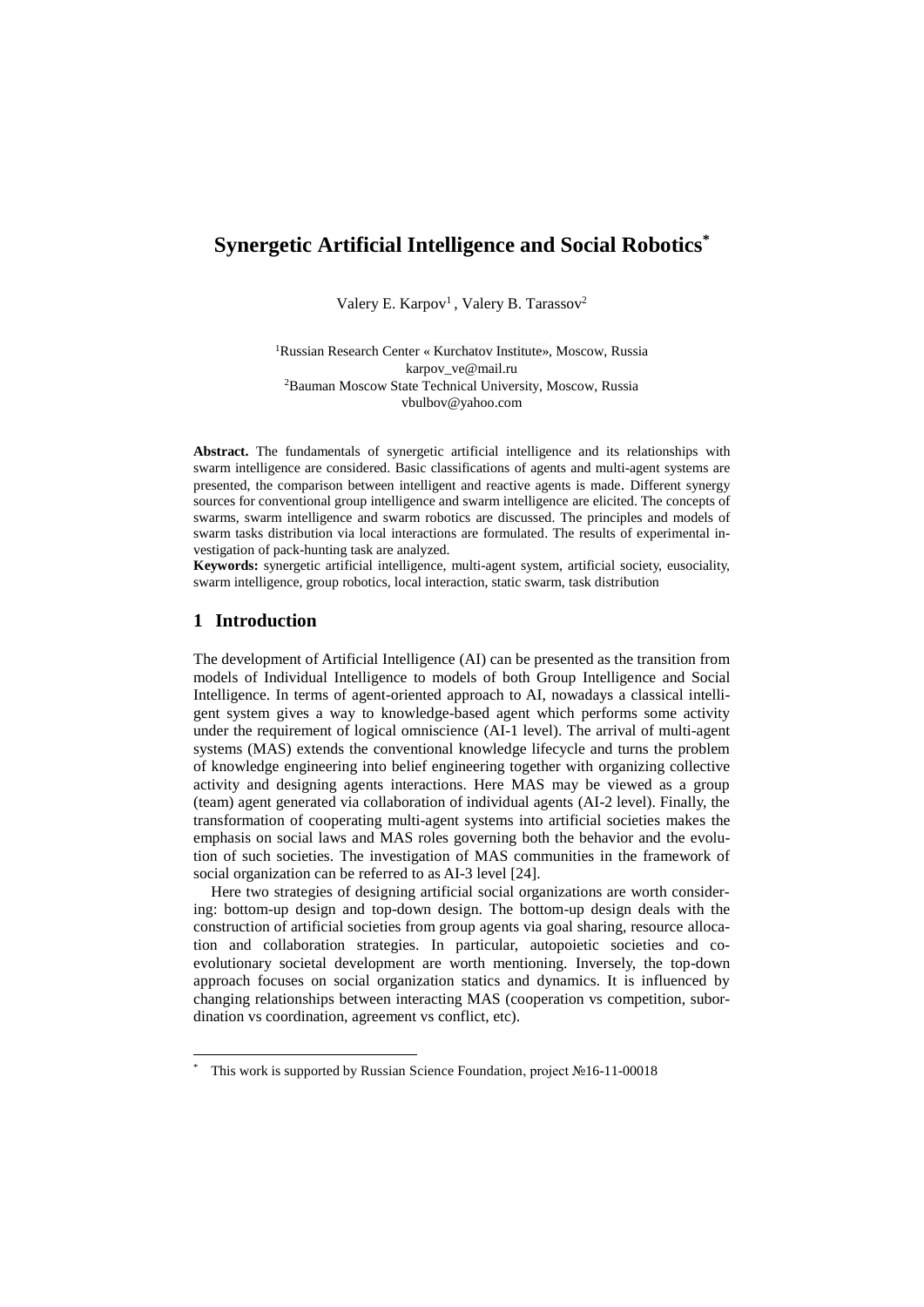Below we will associate synergetic artificial intelligence approaches to the levels of AI-2 and AI-3.

The paper is organized in the following way. The fundamentals of synergetic artificial intelligence and its links with swarm intelligence are considered in Section 2. Basic classifications of agents and multi-agent systems are considered, the comparison between intelligent and reactive agents is made. Here conventional group intelligence and swarm intelligence are characterized by different synergy sources. Finally, the concepts of swarms, swarm intelligence and swarm robotics are considered. The problems of simulating and managing static swarms are faced in Section 3. The principles and models of swarm tasks distribution via local interactions are formulated in Section 4. The results of experimental investigation of pack-hunting task are analyzed in Section 5.

### **2 Synergetic Artificial Intelligence and Group Robotics**

#### *2.1 What is Synergetic AI?*

One of recent trends in modern Artificial Intelligence consists in constructing integrated, heterogeneous, hybrid systems. Such systems are formed from various interrelated rious components interrelated

Integration and hybridization of different methods and technologies allow us to face complex problems, which cannot be solved by applying conventional AI methods and technologies. Here integration is viewed as a necessary condition for hybridization/ In biology, hybridization is considered as a specific form of integration, where different genetic characteristics and components are merged in an organism. Hybrid systems in Computer Science use two of more different information technologies.

Two good example of hybrid AI methodologies are Soft Computing [30,17] and Computational Intelligence [18,20].

The concept of hybrid system is tightly connected with the idea of synergetic system (which was disseminated by H.Haken and I.Prigogine), i.e. self-organizing, evolutionary system, where the evolution is based on communication, cooperation and coordination.

The term «Synergetics» was coined in late 1970's by Hermann Haken [8]; it was generated from the Greek word «synergia», that means cooperation, collaboration, joint action. The introduction of the term «synergetics» to specify modern theory of complex, open, self-organizing systems has at least two reasons: а) cooperation of various (possibly heterogeneous) elements in an evolving system is considered; b) formulation of general self-organization principles and investigation of its specific mechanisms requires collaboration of various sciences.

The concept of Synergetic Artificial Intelligence (SynAI) was introduced in 2000 (see [23-25]).The main research objects of synergetic AI are open, self-organizing, cooperating, evolving intelligent systems. Generally, these systems have such features as: a) presence and combination of different, heterogeneous components and subsystems; b) co-adaptiveness and co-evolution of these components and sub-systems; c) open, growing structure, flexible network organization; d) distributed or decentralized control; e) good ability to cope with such factors as uncertainty, ambiguity, inaccuracy, fuzziness, etc. The field of SynAI includes primarily investigations of such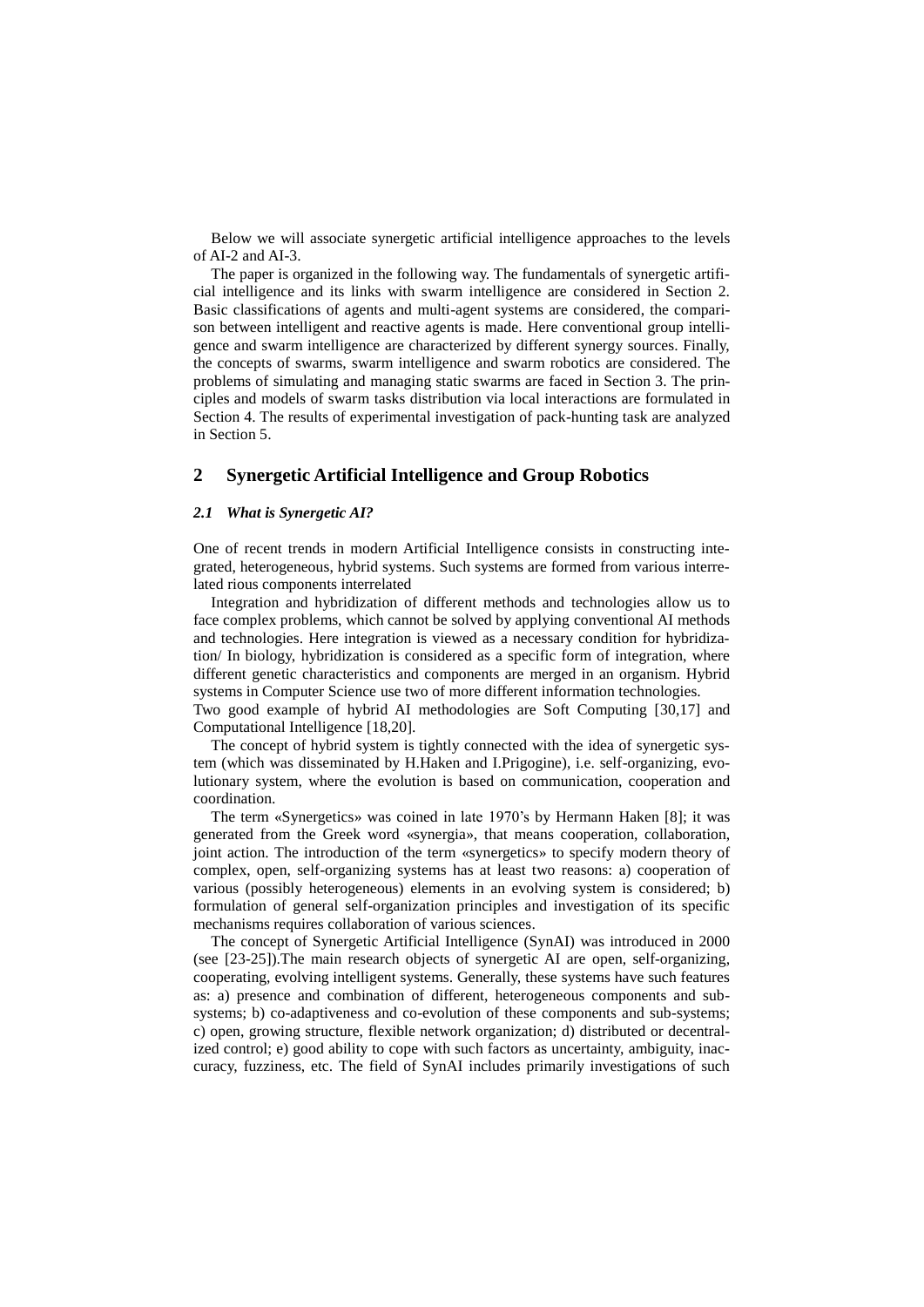problems as generation, formation, self-organization, evolution, communication, collaboration, cooperation of intelligent systems.

A basic idea of SynAI consists in combining different AI approaches and models (earlier seen as incompatible) for building artificial collective (social) structure to obtain non-linear, synergetic effects, in particular, to compensate individual drawbacks and to enhance advantages of participating sub-systems of the system. Here emergence and destruction, non-stable states, dynamics, mutual transformations of intelligent systems are of special concern. Moreover, a sort of behavioral or cognitive resonance may be reached through contagion or inspiration procedures.

Besides, it means introducing synergetic dimension into classical AI models and methods. . Its key principle is the impossibility to reduce the development of artificial general intelligent system [1] to classical knowledge engineering. Apart knowledge (or, more generally, belief) engineering other «dimensions of intelligence» ought to be considered, including agent's interaction engineering, activity self-organization, conative management, etc. Furthermore, such items as open dynamic knowledge bases (and belief bases), plausible, defeasible, modifiable reasoning, synthesis of integrated cognitive procedures, computing with words and perceptions [31], as well as computing with figures are worth mentioning.

Some differences between classical AI and synergetic AI are shown in Table 1.

| <b>Criteria of Comparison</b>                                     | <b>Classical AI</b>                                | <b>Synergetic AI</b>                                                                                        |
|-------------------------------------------------------------------|----------------------------------------------------|-------------------------------------------------------------------------------------------------------------|
| <b>General Methodology</b>                                        | Rationalist                                        | Synergetic                                                                                                  |
| <b>Basic Object of</b><br><b>Development</b> and<br>Investigation | <b>Closed Static Stable</b><br>intelligent systems | Open Dynamic Co-Operative<br><b>Evolutionary Intelligent Systems</b>                                        |
| <b>Models of Intelligence</b>                                     | Symbolic                                           | Systemic Multi-Leveled<br>(synergy of symbol and number)                                                    |
| <b>Nature of Intelligence</b>                                     | Individual, Concentrated                           | Collective, Distributed,                                                                                    |
| <b>Basic Concept of</b><br><b>Intelligent System</b>              | Knowledge-Based System                             | Multi-Dimensional Mental<br>System with Intentionality                                                      |
| <b>Method of Creation</b>                                         | $Design = Knowledge$<br>Engineering                | Complex Method, Including<br>Belief Engineering, Activity<br>Self-Organization, Interaction<br>Engineering, |
| <b>Mecanism of</b><br><b>Information Processing</b>               | Formal System,<br>Logical Reasoning,               | Semiotic (Logical-Linguistic)<br>System, Unity of Measurement,<br>Estimation, Reasoning and<br>Computations |
| <b>Types of Relations</b><br>and Reasoning                        | Monological                                        | Dialogical                                                                                                  |

**Table 1.** Classical AI vs Synergetic AI

According to synergetic paradigm in AI, a basic investigation object for SynAI is a group or society of (generally heterogeneous) interacting agents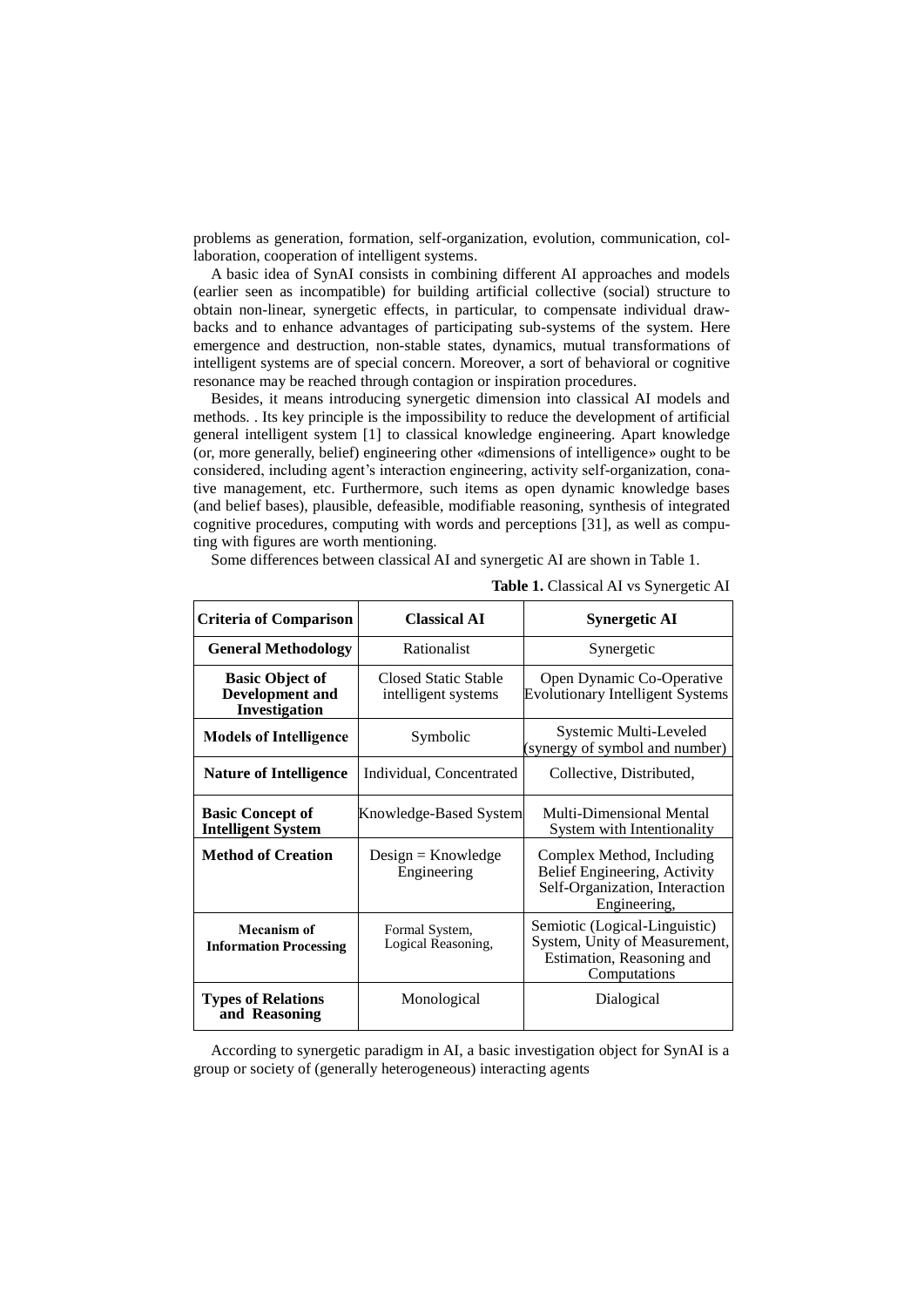#### *2.2 Classifications of Agents and Multi-Agent Systems*

The generation of synergetic intelligent systems may be based on both intelligent and reactive agents. Any full-function agent is supposed to possess at least four basic subsystems: cognitive, regulative (behavior formation), conative and organizational. An artificial intelligent agent has a well-developed knowledge base, reasoning on action facilities and friendly user interface. In particular, cognitive agent constructs a rather complete internal model of its environment and obtains current data by using sensor systems/ Any intelligent agent exhibits goal-directed or purposeful behavior; it also tends to use the resources of other agents to achieve proper goals.

Contrarily, reactive agents function mainly on stimulus-reaction level; they usually have rather poor individuality and strong dependency on their community. The properties of both intelligent and reactive agents are shown in Table 2.

| <b>Characteristics</b>                            | <b>Intelligent Agents</b>                                   | <b>Reactive Agents</b>                                |
|---------------------------------------------------|-------------------------------------------------------------|-------------------------------------------------------|
| <b>Internal Model of</b><br><b>External World</b> | Well-Developed                                              | Primitive                                             |
| <b>Reasoning Facilities</b>                       | Complex and Reflexive<br>Reasoning                          | Simple Reasoning Chains                               |
| Intentionalityor<br><b>Motivation</b>             | Rich Motivation System, for<br>instance, given by BDI-model | Simple impulses and tendencies<br>related to survival |
| <b>Memory</b>                                     | Long-term and Short-term<br>Memory                          | Primitive (Automaton-like)<br>Memory                  |
| <b>Reaction</b>                                   | Slow                                                        | Fast                                                  |
| <b>Adaptation Capacity</b>                        | Low                                                         | High                                                  |
| <b>Modular Architecture</b>                       | <b>Yes</b>                                                  | N <sub>0</sub>                                        |
| Composition                                       | Small number of autonomous<br>agents                        | Very large number of mutually<br>dependent agents     |

**Table 2.** Comparison of intelligent and reactive agents

Thus, two main trends in developing multi-agent systems are *group intelligence*the development of MAS on the basis intelligent agents and *swarm intelligence* – the formation of collective intelligence structures from non-intelligent and even weakly individualized agents. In the first case, we can obtain the synergetic effects through goal sharing, joint use of different resources and intensive collaboration between intelligent agents. In the second case, the main sources of synergy are proximity of reactive agents (generation of collective behavior through contagion), distribution of functions and advanced social structure.

Below we shall pay special attention to *artificial swarms*, *swarm intelligence* and *swarm robotics*.

#### *2.3 From Artificial Swarms to Swarm Robotics*

Artificial Swarm is a set of artificial agents able to interact, create and modify functional patterns and collectively perform various tasks by parallel acts. In other words,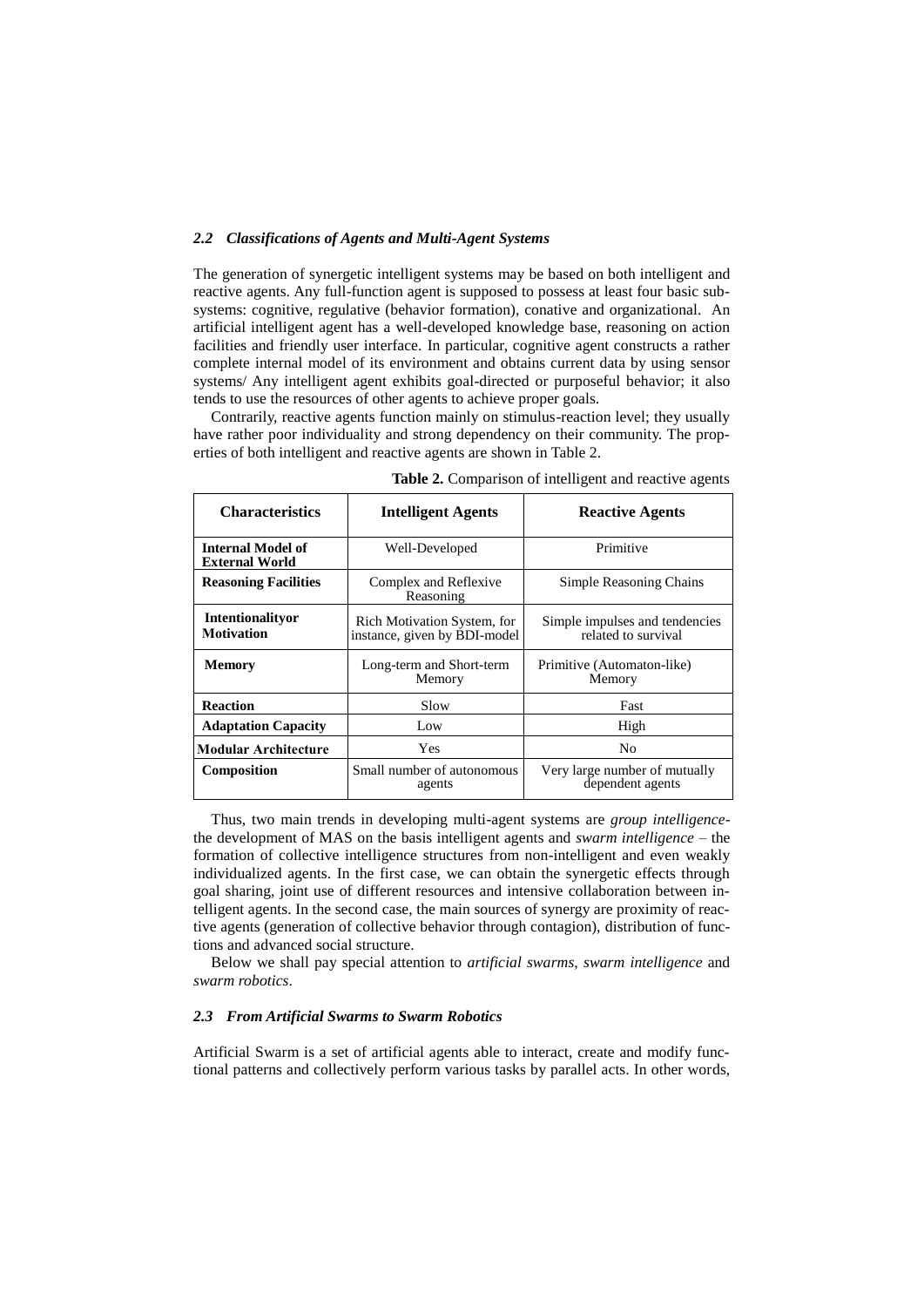the swarm represents a dynamic network of interacting agents, where both consistent collective perception of signals and concerted action to environment are observed. Basic principles of swarm formation and operation are [6]: 1) principle of agents neighborhood; 2) principle of specifying habitat quality; 3) principle of swarm adaptation; 4) principle of necessary diversity of swarm responses; 4) principle of swarm stability.

A high-level view of a swarm [2] suggests that the N agents in the swarm are cooperating to achieve some collective behavior. This apparent «collective intelligence" seems to emerge from interactions in large groups of relatively simple agents. The agents use local rules to govern their actions and via the joint acts of the entire group, the swarm achieves its objectives.

It is obvious that swarm intelligence may be viewed as a specific example of synergetic AI, where synergy of reactive agents in the form of their local interactions brings about the emergence of global intelligent behavior (selection of habitat, development of social structure, and so on). For example, the highest level of *[animal soci](https://en.wikipedia.org/wiki/Animal_sociality)[ality](https://en.wikipedia.org/wiki/Animal_sociality)* is eusociality that is defined by the following characteristics: cooperative [brood](https://en.wikipedia.org/wiki/Offspring) care (including brood care of offspring from other individuals), overlapping generations within a colony of adults, and a division of labor into reproductive and nonreproductive groups. The division of labor creates specialized behavioral groups within an animal society which are sometimes called *[castes.](https://en.wikipedia.org/wiki/Castes)* Eusociality is distinguished from all other social systems because individuals of at least one caste usually lose the ability to perform at least one behavior characteristic of individuals in another caste.

Swarm intelligence is the emergent collective intelligence branch that considers groups of simple reactive agents [6, 24, 28]. Here, reactive agent is a subsystem that interacts with its environment, which consists of other agents, and acts together with them [2]. For example, a bird to participate in a flock, adjusts its movements to coordinate with the movements of its flock mates, typically its «neighbors» that are close to it in the flock. It tries to stay close to its neighbors, but avoid collisions with them. Each bird can fly in the front, center and back of the swarm. Swarm behavior helps birds take advantage of several things including protection from predators (especially for birds in the middle of the flock), and searching for food (essentially each bird is exploiting the eyes of every other bird  $-$  it is the essence of swarm cognition phenomenon).

Swarm robotics [2-4,11,12,19,27,29] is a useful approach to organizing multi-robot systems which consist of large numbers of mostly simple reactive robots. It is supposed that a desired collective behavior emerges from the interactions between the robots and interactions of robots with the environment. This approach in the field of artificial swarms is based on biological studies of insects, ants and other fields in nature, where swarm behavior occurs.

Here a key component is communication between members of the group that builds a system of constant feedback. The swarm behavior involves constant change of individuals in cooperation with others, as well as the dynamic behavior of the whole group.

Unlike distributed systems of cognitive robots, swarm robotics emphasizes a large number of functionally various simple robots. Such a functional granulation is viewed as an important mechanism of swarm behavior.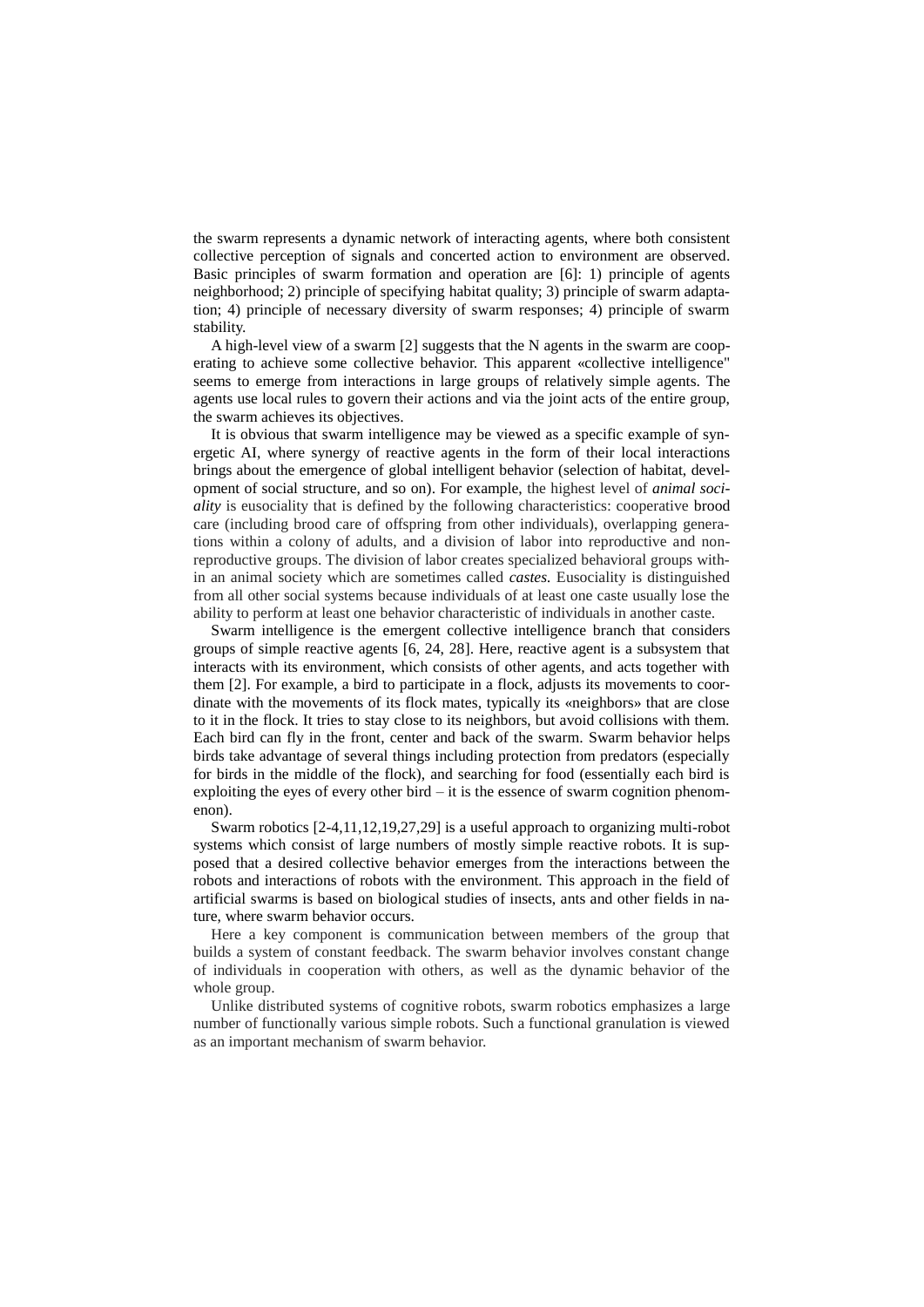### **3 Static Swarms**

One of the models describing the organisation of a great number of locally interacting agents or robots is the so-called *static swarm*. This arrangement is characterised by the absence of a control centre and represents the given network fixed at some time interval as a set of agents [10,22,24].

It is a rather natural scheme. A majority of works on decentralized AI have a fundamentally static view: the structures that describe the degree of «local centralization» are fixed during the assignment process [14].

The main feature of a static swarm is that at some moment, instead of a set of separated agents, the computing structure is completely defined, enabling the solution of difficult calculation and data processing tasks. It follows that a static swarm can be considered as a wholistic object with emergent properties – other than a simple set of agents properties.

The main properties of a static swarm are collective activity, locality of interactions and functional heterogeneity.

*Collective Activity*. The network of agents is able to perceive signals from the environment, and to produce some effector functions (such as motion) in order to have an impact on its nearest environment.

*Locality of interaction*. An important feature of a static swarm is essentially the local nature of interaction: agents communicate only with their neighbors.

*Functional heterogeneity.* The solution of complex tasks (i.e. manifestation of emergent properties of a system) assumes the formation of heterogeneous groups.

This heterogeneity arises from differentiation of functions performed by agents: strategic and tactical management, gathering and processing information, realisation of effector functions, and so on. The mechanism of this functional heterogeneity in natural swarm still remains an open problem.

From the practical point of view, the static swarm is a temporary structure. Naturally, the movement of agents changes links between elements and leads to structural changes in the swarm. Therefore, functioning of the entire system is reduced to some timepoint agents. It forms the static structure for the joint solution of a task, for example, exchange of information, logical inference, and so forth. The agents gather for some kind of «conference», after which the static swarm breaks up and its elements function according to the received roles before the «conference».

Let us consider the following task. Let us take a set of agents (robots) capable of local information exchange between nearest neighbors. At some time point, the static swarm has to realize a procedure for role distribution: some individual should act as a control centre, another one must serve as data processing function, and another one has to collect information from external environment, etc.

General principles of roles distribution can be based on the following obvious ideas: a node (agent) with a maximum number of links (neighbors) becomes a candidate for the control centre role. Its nearest neighbors are information analyzers; they prepare information for decision-making. Furthermore, nodes located on the periphery of the network are responsible for gathering information. An example of such a network of agents is shown in Fig.1.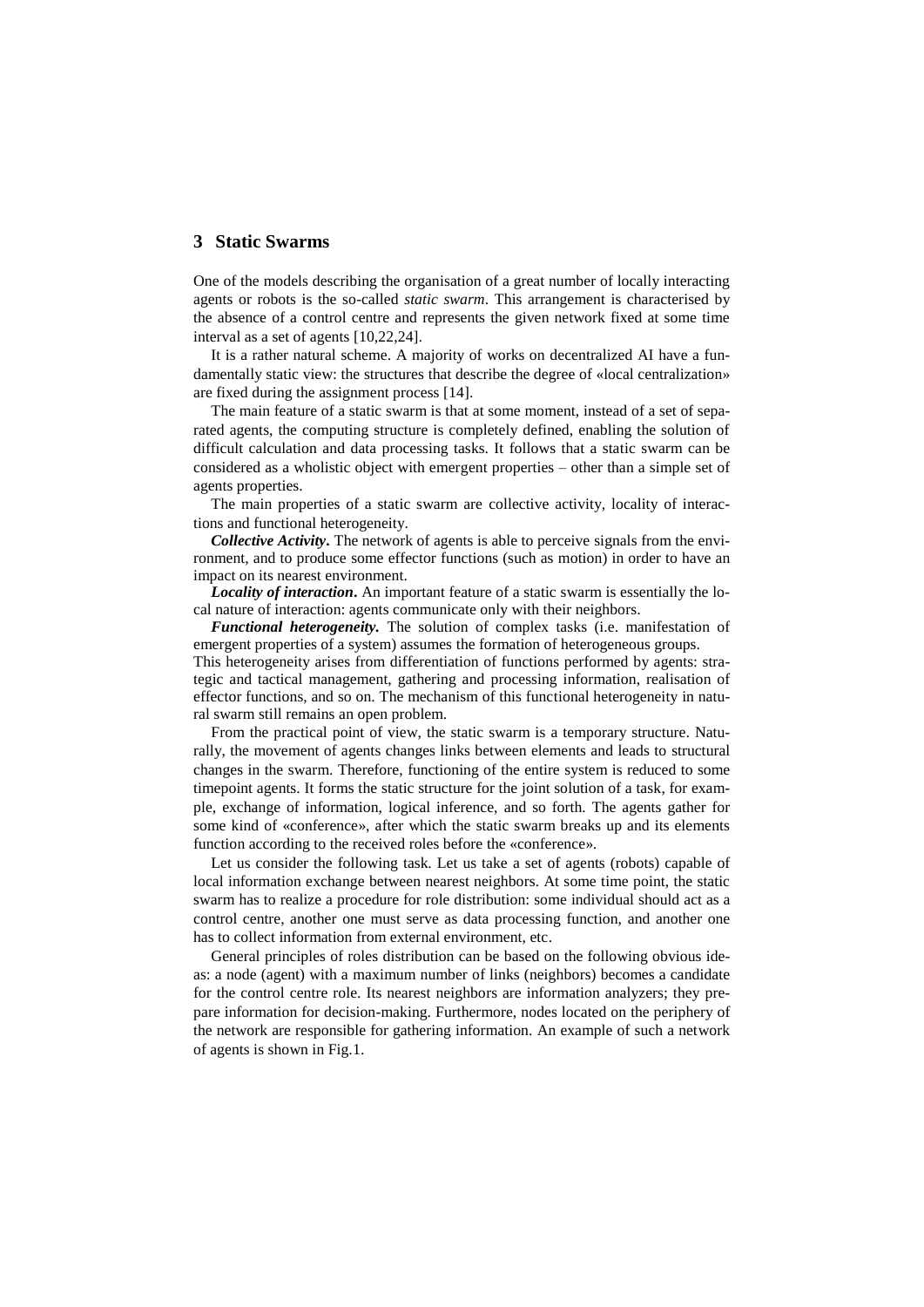

**Fig. 1.** An example of swarm network organization

# **4. Task Distribution**

In the absence of morphological distinctions between agents, role distribution in a static swarm is defined exclusively by the current topology of the system. The distribution process is presented as a well-known procedure of control wave distribution. The initiator of distribution is the leader, whose role is designated as R<sub>0</sub>. Direct neighbors of this leader receive an initial message, according to which a role  $R_1$  is assigned to them, and so on. Thus, the role of robot *i* is defined by the roles in its environment:

$$
R_i = \max_{k \in \mathbb{Z}} R_k + 1
$$

The wave distribution of roles is realized exclusively by local interactions, but there exists an essential problem. For successful functioning of the system, *M* roles are required, with the process of distribution of a wave consisting of *L* steps (Fig. 2).



**Fig. 2.** Actual (L) and required role number (M)

If  $M = L$ , there is no problem. If  $M < L$ , there are too many performers of the role *RM*. This is not a good situation, but it is not fatal because in a static swarm we are not interested in role distribution optimization (like in [9]). If  $M > L$ , however, the situa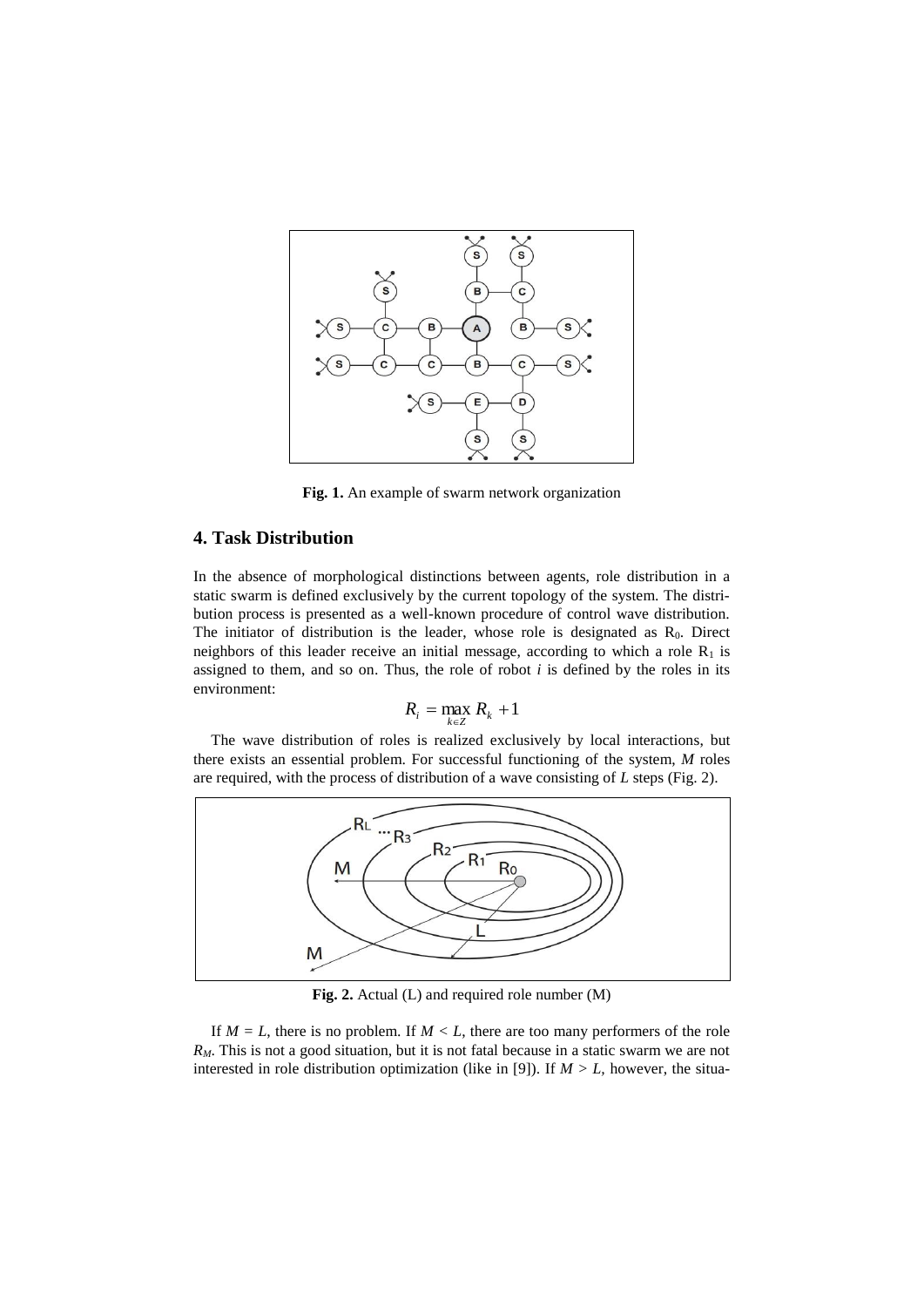tion is worse, as there is a deficiency of performers, which is extremely undesirable. Agents playing several roles at once (combination of specializations) can cover the performance deficit, so that definition of the procedure whereby an agent should assume additional functions seems simple. For example, if an agent with a role number *L* has no neighbors with roles bigger than *L*, it means that this agent is at the periphery. Further, if we know that *M* roles are needed, this agent has to assume roles from *L* to *M*. The prevention of any deficiency can also be specified in advance. If there exists a group of *N* agents with maximum connectivity to each agent *s* (the maximum number of neighbors), it is possible to estimate the minimum number of roles *M*. The estimate of the *M* value is  $M \sim \log_S N$ 

### **5. Pack-hunting task**

Now we shall consider the following task. Let us define a field, on which there are agents of two kinds, predators and their victims. The field has a limited size and forms a toroidal surface, i.e. the edges of the field are closed. The task consists of defining rules of predator behavior so that they are victims for minimum time. In some sense, we have a variant of the pursuit-evasion problem here.

Agents can move and they are equipped with four sensors. Every sensor can detect another agent in front, behind, at the left and to the right of it. The field of vision of the agent is limited. The agent can send a broadcasting message. This message can be accepted only its close neighbors.

A victim is an agent with very primitive behavior. When a predator appears in its field of vision, it victim runs away in the opposite direction. They are pure individualists. The victim perishes when the predator appears near it in the next field.

We assume that the speed of the victim is twice that of the predator.

For a toroidal surface and low predator speed, it becomes a very complex challenge to catch up with the victim. Thus, formation of groups of hunters, i.e. packs, can be useful.

The formation of a pack is not a primitive process. If predators have a behavioral rule 'IF (sensor detects a predator) THEN (move to it)' then after some time all predators will form compact motionless groups. In this situation, predators need a leader to lead this pack. This leader can be named as Local Leader.

As mentioned above, there is a simple technical escape. Each agent has its individual and unique parameter, an identifier ID. This ID can play the role of the agent's weight. The agent with the greatest weight becomes the Local Leader. The Local Leader does not use the rule «move to the nearest neighbor». It tries to find a victim and uses a wandering strategy. All other members of the group follow it.

A set of wandering packs with Local Leaders (red color) is shown in Fig.3.

A schema of pack-hunting is given below and consists of two stages: Search for Victim and Hunting Procedure.

This compact (packing) motion is not enough for successful hunting. The pack does not catch up with a fast victim. The pack has to surround it. This means that it is necessary to cast beaters. So, we have a situation with role distribution.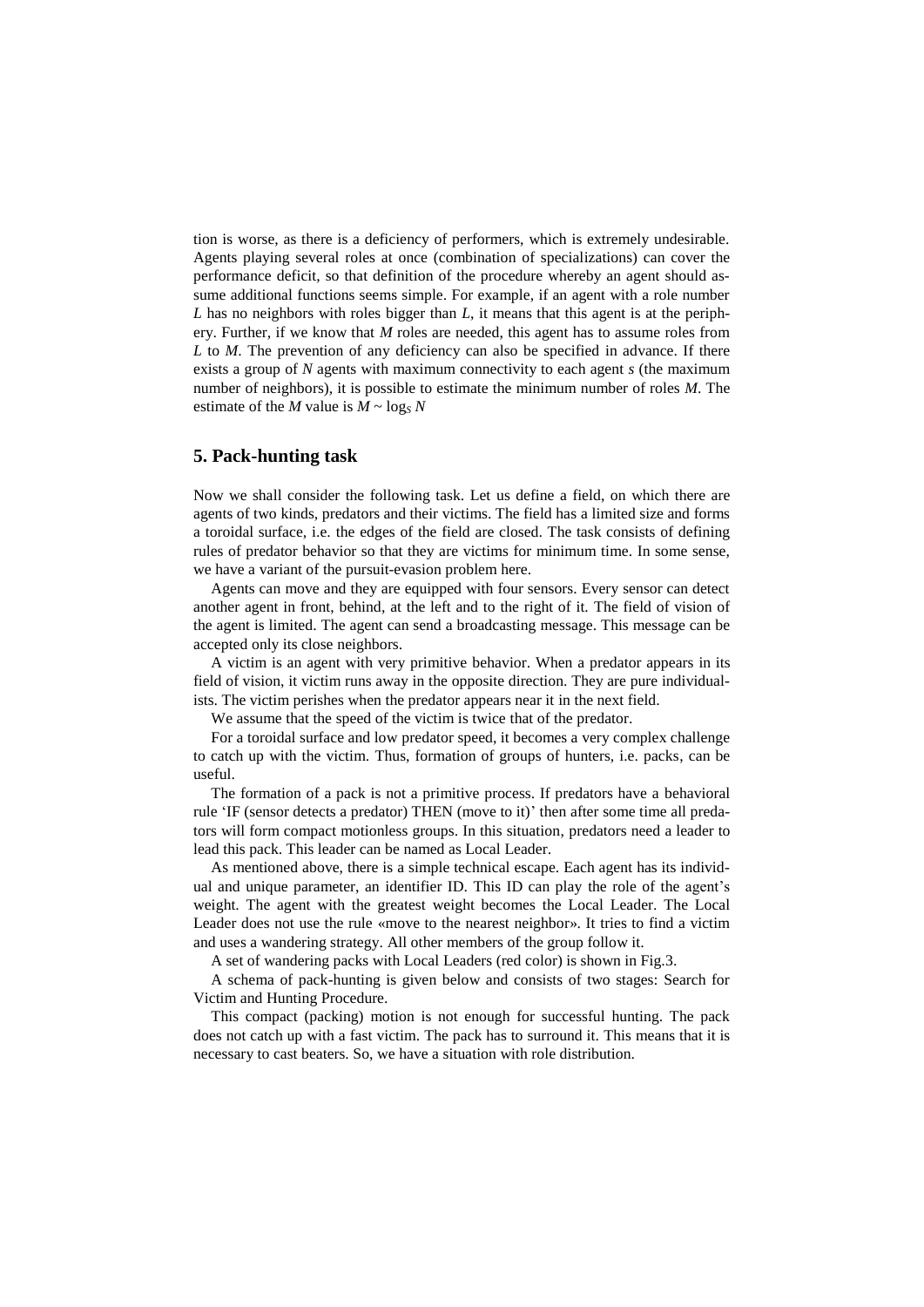

**Fig. 3.** The set of packs. Local Leaders are red. The others predators (white) follow them

Search for Victim:

- 1. A pack formation. Hunters follow Local Leaders.
- 2. If some agent detects a victim, then start Hunting Procedure.

Hunting Procedure:

- 1. Leader election. The initial weight of a candidate is neither its ID number nor the number of neighbours. Initial weights are determined by proximity to the victim.
- 2. Role distribution. In this task, predators have two roles: the left and right beaters. The main objective is to bypass the victim from two sides and not to allow it to escape.

An example of three stages of the hunting procedure is given in Fig.4.



**Fig. 4.** (a) Hunters detect a victim. (b) Roles are distributed. Hunters bypass a victim. (c) Hunters «attack» a victim

A series of experiments was carried out. Parameters of experiments are: Agent number: 30 hunters  $(N_h)$ , 10 victims  $(N_v)$ Size of field: 100x100 cells (a toroidal surface) Hunter's speed: 1 (one step per timepoint) Victim speed: 2 Modelling time, T: 500 steps Two strategies of hunting were estimated: individual hunting and pack-hunting.

The averaged results of 50 experiments are shown in Fig.5.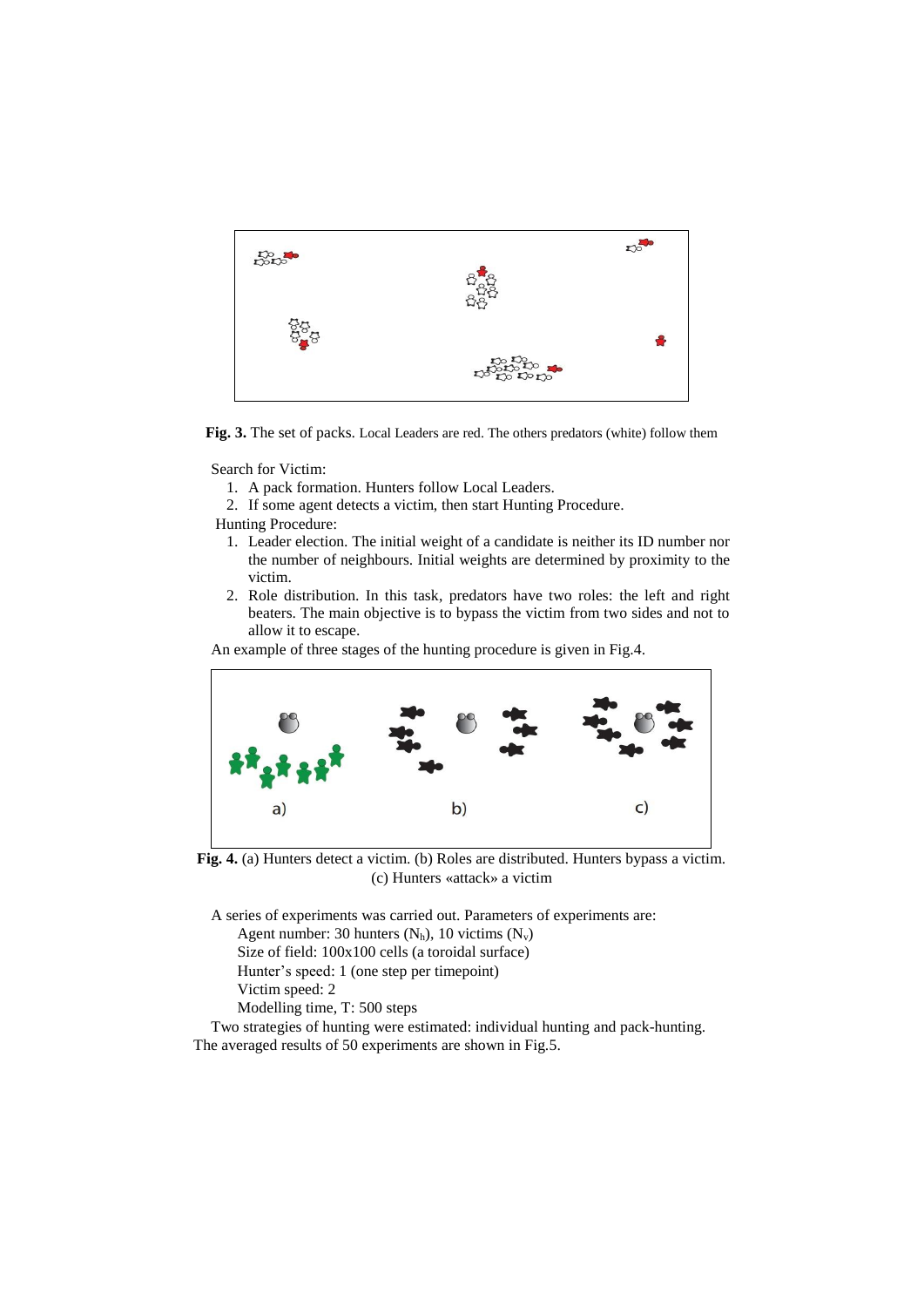It is clear that an individual strategy is more preferable in a situation when there is a lot of «food». It is easy to hunt. A pack-hunting strategy gets advantages when 'food' becomes scarce. In general, this strategy is more successful.

We want to point out that the cornerstone of this solution is a symbiosis of the leader election and role distribution procedures.



**Fig.6.** Dependence of victims number on time. «Pack» shows a pack-hunting strategy, and «Indiv» shows individual hunting.

## **6. Conclusion**

The converging trends of synergetic artificial intelligence and swarm robotics have been analyzed. Simple and effective methods have been proposed for the solution of important problems of swarm robotics such as role distribution and eusociality in a group of agents. Efficiency is understood as the acceptability of robots with limited cognitive abilities (insufficiency of sensory abilities, computing capacities, communications channels, etc.- in short, all that is peculiar to a swarm).

The leader definition and role distribution introduce a differentiation of functions in homogeneous groups of robots, which provides a growth of cognitive abilities of a swarm and transition to complex task performance. Advantages of this approach are, for example, the task of cooperative hunting by distributed mobile robots. In some sense, we can say that the cognitive abilities of a pack of hunters in a static swarm are higher than those of an 'ordinary' swarm (a homogenous set of individuals without functional differentiation).

Despite of its simplicity, the implementation of these mechanisms opens the basic opportunity of forming very complex structures in organizing homogeneous groups, and again confirms that distinctions between a swarm, flock and collective of robots are somewhat artificial.

The static swarm model is a convenient way of looking at swarm robot organization. While it is limited to exclusively local interaction between agents, it offers all the advantages of a system understood as a network of connected agents, allowing solutions to problems such as storage and data processing, coordinated movement and so on (see [10]).

In further work, we hope to investigate the mechanism of inference in static swarms, hypothesizing that these procedures can be implemented by exclusively local interaction methods